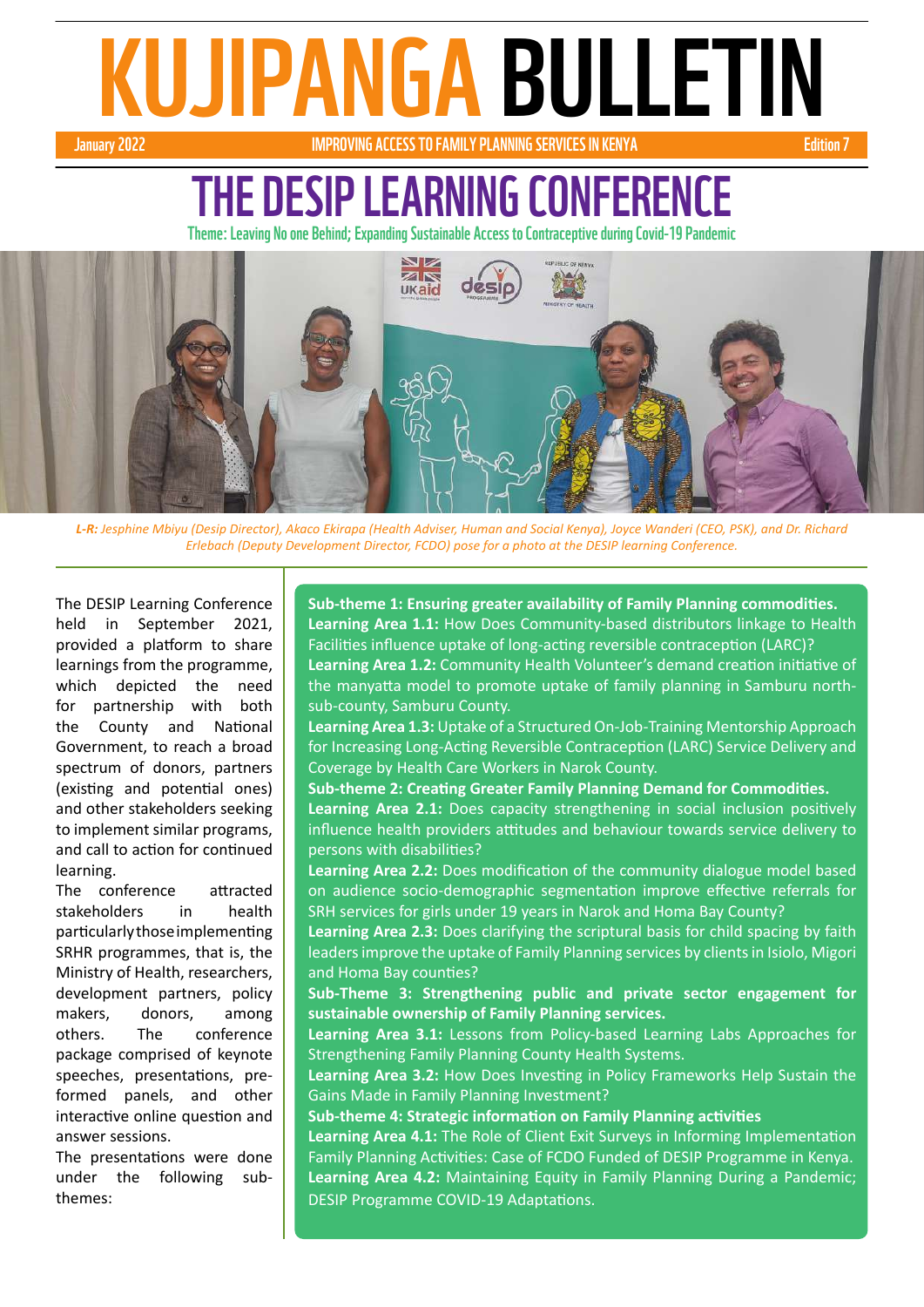# LEADERSHIP TRANSITION



I take this opportunity to thank you all for the progress we have made in Year Three - adapting and delivering great results despite the resource envelop size, and COVID-19 that continues to affect health service delivery. As the year closes, DESIP leadership changes as Josephine will be transitioning from the project by end of the year (2021). As you all know, Josephine has managed DESIP from the onset and has steered the partnership successfully over the years. She has been exceptional, and PS Kenya (and other DESIP partners) appreciate the time that she has committed to this program.

For continuity, Sylvia Wamuhu, who has also been part of the design and implementation of DESIP will take over. Sylvia is experienced in strategy design, program management, health systems strengthening, service delivery, health financing, BCC, county and national engagement, having managed several grants of similar scope and scale for PS Kenya. DESIP is grounded on a great partnership and very effective structures, and I am confident that the transition will be seamless. I believe that we will all provide Sylvia the necessary support and cooperation. Please join me in wishing Josephine the very best in her next assignment and to welcome Sylvia to this new role.

With Regards, **Joyce Wanderi, Chief Executive Officer**



I take this opportunity to thank you all for your support and positive energy. It has been a great pleasure working with you all. The DESIP programme would not have been successful without everybody's contribution. You are in good hands as Sylvia takes the programme to the next level.

Best Regards, **Josephine Mbiyu**



Sylvia Wamuhu is not new to PS Kenya. She has held several positions at the organization, with the most recent one being the Health Systems Lead for PS Kenya where she was supporting several projects, including DESIP. Previously Sylvia was the Director for Health Service Delivery and Partnerships, and before that, she held the position of Director, Sales and Distribution at PS Kenya. She has a wide experience in leading health projects where she has worked with both the private and public sectors. Additionally, she is an expert in social franchising, social marketing and the Total Market Approach. She holds a Master's degree in Business Administration with a specialization in Strategic management from the University of Nairobi.

**Congratulations Sylvia!**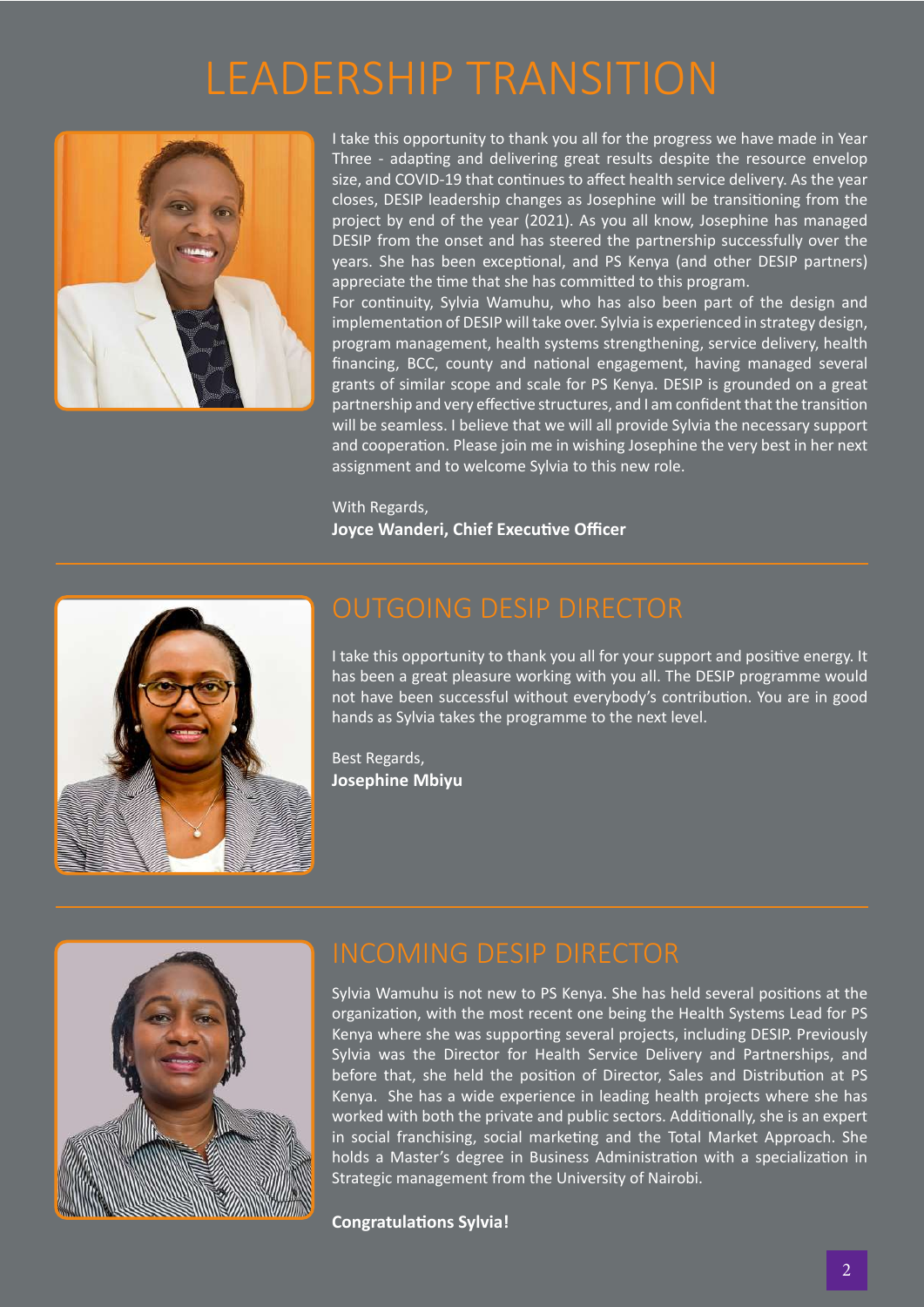# LEARNING HIGHLIGHTS: SOCIAL INCLUSION



*The Isiolo County Health Management Team participated in a virtual training held by DESIP programme to learn the approaches that work for delivering family planning.*

In Kenya, over 1.3 million people have a limiting long-term illness, impairment, or disability. Challenges accessing quality care are particularly acute for young women living with disabilities seeking to exercise their right to sexual and reproductive health services.

These include:

- Structural barriers limiting physical access to health facilities,
- Lack of information and communication materials tailored to meet their needs,
- Health care providers' negative attitudes,
- Lack of knowledge and skills about persons with disabilities.

To demonstrate that capacity strengthening on social inclusion can positively influence Health Care worker's attitudes and behaviour towards service delivery for Persons with Disabilities (PWD), the DESIP programme committed to enhance the capacity of Health Care Workers (HCWs) and County Health Management Teams (CHMT) as key actors during the first year of project implementation (2019/20). Various cadres of HCWs in the 19 DESIP counties were reached with social inclusion and gender training. DESIP also supported the mapping of Disabled Persons Organizations (DPOs) and developed disability mainstreaming guides.

Participants of the social inclusion and gender training, from the 19 DESIP supported counties reported initiatives aimed at improving access to care for Persons with Disabilities and an increase in the number of PWD reached with Family Planning (FP) services. Between April 2020 and February 2021, health facilities undertook self-initiative for staff sensitization on social inclusion and training on Kenya Sign Language, facility improvement for accessible health care services for Persons with Disability, targeted in-and-outreaches community mobilization for Persons with Disability and the Marginalized, and allocated resources and budgets towards facilitating mobility and access to FP for Persons with Disabilities.

Despite COVID-19 affecting FP service delivery to PWD due to cessation of movement and curfews, and fear of contracting the contagion, DESIP provided information, educational and communication materials in braille format with messages on basic SRH/FP information and COVID-19 prevention and response for both HCWs and PWDs.

The DESIP training also led to facility discussions on reduction of stigma and negative attitude among health service providers towards Persons with Disabilities, demystifying myths, stereotypes and misconception about disability and FP/SRH, and enabling adequate skilled health service providers to provide disability-inclusive FP/ SRH services.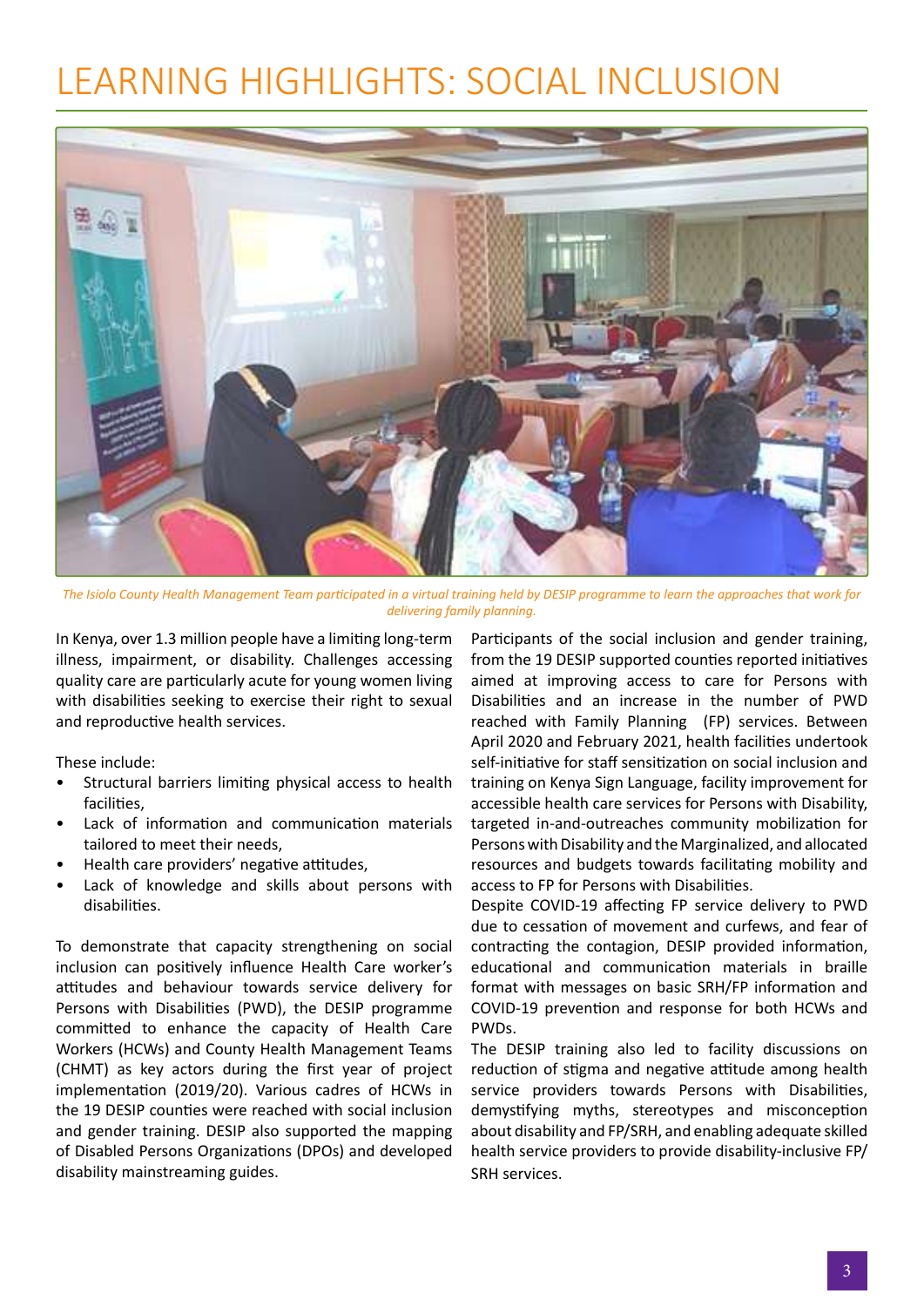# LEARNING HIGHLIGHTS: THE LABS

DESIP with support from the Ministry of Health adopted a cluster-based Learning Lab Approach (LLA) targeting five counties (Kilifi, Narok, Isiolo, Garissa, Elgeyo Marakwet), placed on pathways for sustainability, which are:

- **• policy and planning**
- **• financing for family Planning**
- **• family planning commodity Security**
- **• leadership and governance**
- **• evidence and accountability**

The selection matrix of the LLA counties factored competing local development priorities, emerging health needs, the local political economy, stakeholder relationships, governance and accountability, and the institutional capacity to deliver equitable and quality basic health services. This guides DESIP engagement with the counties and stakeholders, to tailor evidence-based interventions to enhance the capacity of local governments (LG) to deliver quality basic health services which leave no one behind.

Through the LLA, DESIP focused on aligning resources to achieving improved and sustainable ownership of FP services, develop learning, and foster crosscountry diffusion of learning that can be applied to other counties through accessible documentation, strategic dissemination of policies, lessons, and tools, including through exchange visits. Key outcomes from the LLA are:

i. Creation of partnership arrangement that facilitated leadership and health management teams to create mechanisms to identify gaps, and develop a joint work plan detailing expected roles.

ii. The establishment of FP stakeholder mechanisms (Reproductive Health, Commodity Security TWGs) responsible for monitoring and evaluating programme performance and formulating action plans at county and subcounty, which improved overall coordination across the five learning labs.

iii. Pathways for sustainability attained 76% for Family Planning Commodity Security, 70% for Leadership and Governance, 68% for Evidence and accountability, 56% for Policy and Planning, and 45% for Financing for Family Planning, and

iv. The creation of enabling environment for implementing FP programs across the five learning labs where Kilifi has achieved 70%, Isiolo 68%, Narok 65%, Elgeyo Marakwet (61%), and Garissa 58%. There was a significant improvement in health facility reporting from about 45% in 2013 to 90% in 2020.

DESIP noted that the gradual change management process and the long implementation time frame is a challenge to the county's continuous financing of such activities. The county governance, accountability, and coordination mechanisms are heavily dependent and reliant on partner support to hold regular forums. Key learnings and adaptation from the LLA are needed for:

- Knowledgeable FP managers who understand and use the documents to guide implementation.
- Conducive policy and public expenditure environment for family planning program.
- Strong county capacity to undertake FP commodity forecasting and quantification, conducts annual commodity forecasting and quantification, a mid-year F&Q review, and quarterly pipeline monitoring.
- Strong county government stewardship of FP services, with partners playing a supportive role as opposed to driving the agenda, and
- FP data meets quality standards and is used for planning and decisionmaking.

![](_page_3_Picture_19.jpeg)

*The goal of DESIP is to ensure that women and girls, particularly the young rural woman, marginalized and persons with disability, can safely plan for their pregnancies in line with sezual and reproductive health rights.*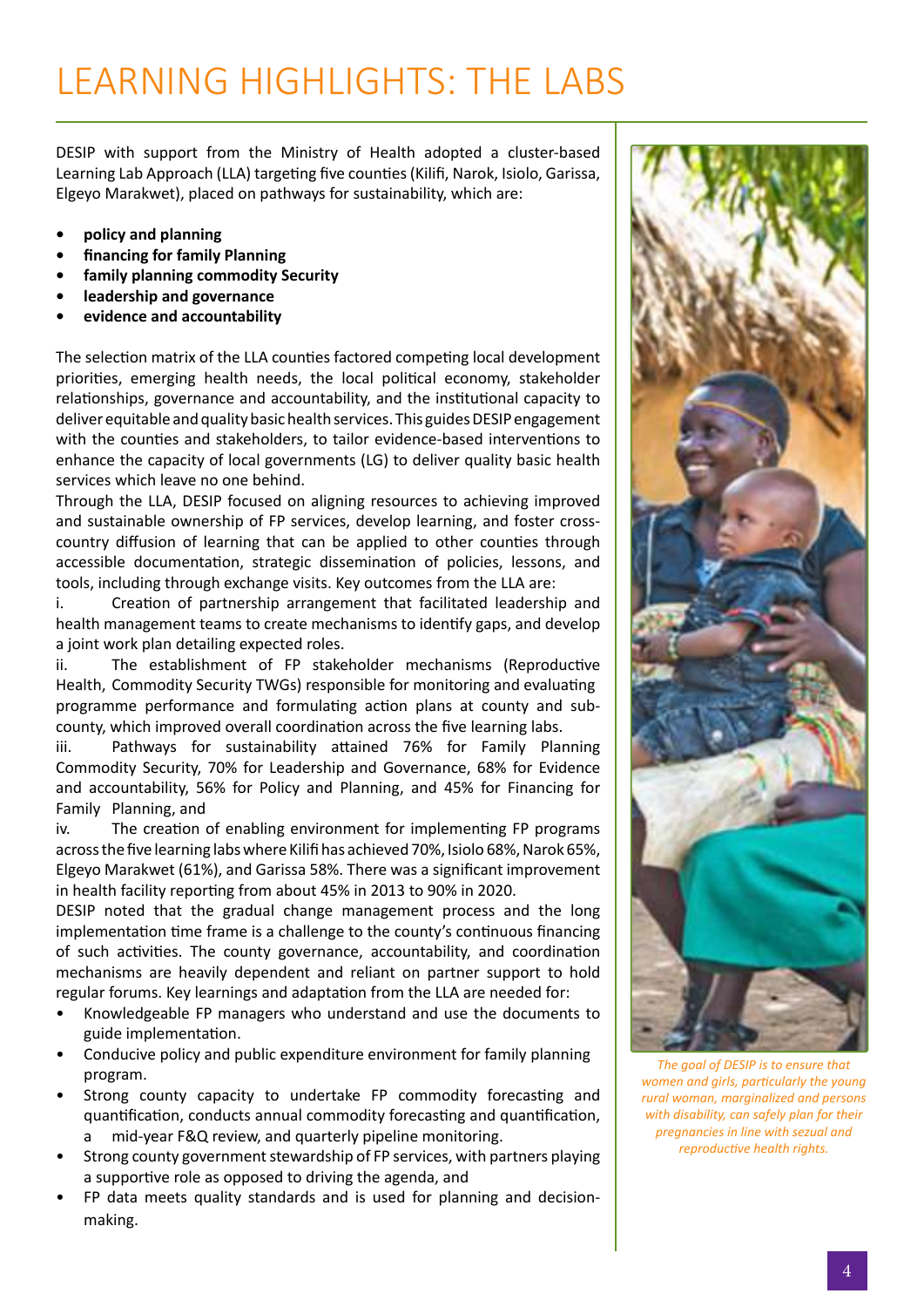# LEARNING HIGHLIGHTS: YOUTH ENGAGEMENT

![](_page_4_Picture_1.jpeg)

*The Homa Bay County Health Management Team virtually join the DESIP programme to learn the approaches that work for delivering family planning.*

Teenage pregnancies in Homa Bay and Narok counties are attributed to early marriage, unmet need for contraception, limited information and knowledge on Family Planning (FP), fear of side effects, cost of service and low male involvement in both urban and rural settlements.

To reach teenagers and young mothers, with support of the Ministry of Health (MoH) Youth and Adolescent Department, DESIP identified Youth Champions and Young Mothers Champions from registered youth groups in Sindo (County Youth and Adolescent Network (CYAN) - Suba sub-county, Homa Bay) and Narok (Narok Girls Club (NGC) - Narok East sub-County, Narok) to continuously engage young people through various platforms to provide information and service through youth and young mothers community dialogues and interpersonal sessions, community dialogue methodology, basic FP technical information, target group mapping and reporting, and facilitate assisted referrals. To answer the learning question, the study identified:

(i) Unique youth group structure which provides a better sustainable approach to managing young people as well as an increase in FP mobilization output. The tier system provides a critical mass for capacity building on technical aspects of social behavior change and cascades it to their organized sub-groups, who in turn, facilitate a wide coverage with common contraceptive messaging;

(ii) Tactful evolution of mobilization activities that has been applied at pre-and-during the COVID-19 epidemic, like the application of satisfied clients to mobilize the peers, one-on-one engagement, initiation of online services to reach young people from the comfort of their locality, and the introduction of table banking for the cohesion of the group,

(iii) The Demand Creation/Mobilization Strategy Mix of tact as identified in (ii) for advancing both demand creation and sustainability of the youth groups.

The DESIP strategy to work with young people has been successful due to accurate mapping and implementation in areas of need. However, due to COVID-19 and government regulations on the contagion, youth groups reported challenges in ensuring mobilized young people access FP services. In addition, online services were limited due to financial strain to keep with endless online streaming of interactive sessions.

Reports of low male involvement led to pockets of homebased violence. Nonetheless, DESIP proposes the findings as easy to undertake, easily replicable, scalable, and the limited scale implemented by CYAN and NGC is evidence of ideas that can modify community dialogue sessions to improve the decision making of girls aged under 19 years to improve uptake of modern FP methods.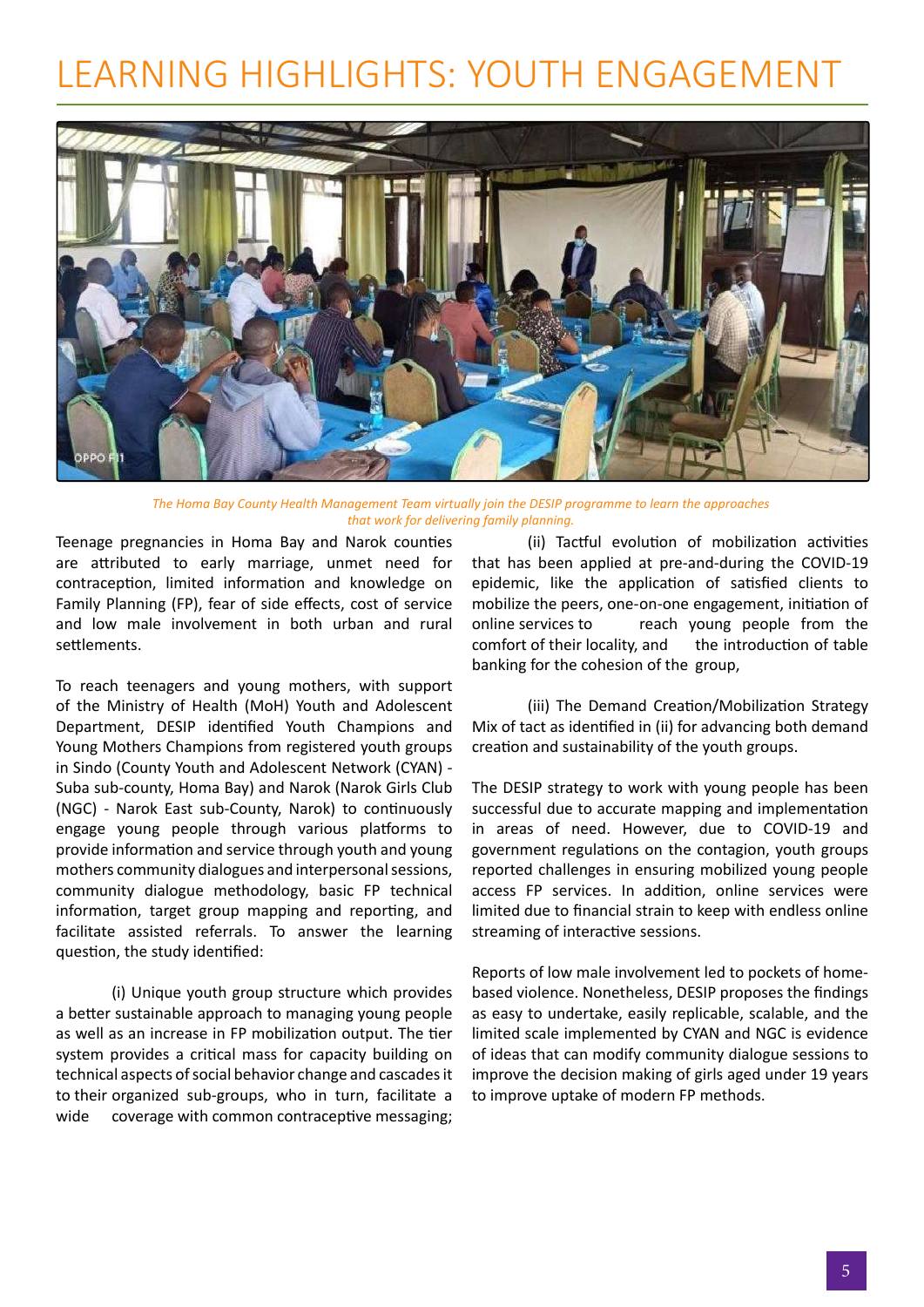## LEARNING HIGHLIGHTS: COMMUNITY-BASED DISTRIBUTION

![](_page_5_Picture_1.jpeg)

*The West Pokot County Health Management Team virtually join the conference to learn approaches that work for delivering family plannning.*

![](_page_5_Picture_3.jpeg)

*Hawa Abdillahi, a DESIP Staff in West Pokot makes her point during the DESIP programme learning Conference.*

West Pokot County (WPC) in Kenya has huge disparities in the unmet Family Planning (FP) needs, with a fertility rate of 7.2% compared to the national average of 3.9%.

Women of Reproductive Age (WRA) in the County are faced with poor road networks and high cost of transport, lack of formal education, low employment opportunities, which collectively impact negatively on access to and utilization of FP information, services and methods.

Using systems strengthening approach, DESIP implemented a Community-Based Distribution (CBD), to ensure that women and girls in WPC can safely plan for their pregnancies in line with sexual and reproductive health rights particularly the young rural, marginalized, and persons with disabilities.

The CBDs took a three-week training using the national curriculum for DMPA (Depo-Provera) and undertook a competency test before certification. The process of community-based selection, training and graduation of CBDs has contributed to the acceptance of CBDs and build into communal accountability to delivering FP to WRA by CBDs. Specifically, the strong foundation for community engagement and accountability came from open community-based recruitment of CBDs followed by the intensive CBD training which has facilitated efficacy in

delivering FP services by CBDs who understand the socialeconomic dynamics of their communities.

At the facility, the CBDs are equally recognized and valued as important actors in health systems structures, with an appreciation for each referral they make. Important to note is the male involvement through efforts made by the public administration, their male spouses (in the case of female CBDs), and the integration of male CBDs to reach Women of Reproductive Health with FP information, services and products in their communities.

Tools for reporting are mostly available and in use at both community and the link-facility. By large, the CBDs understand the data management process and comfortably use tools as required and directed. The CBD process was facilitated by WPC buy-in to try CBD as an extension of services to the community in need, and support from the link facility, with data review sessions, referral of WRA for additional health assistance.

Despite the COVID-19 challenge and WRA fear of contracting the contagion at the health facility or from the CBDs who were conducting in-and out-reaches in the community, the CBD linkage to community-based health facilities has influenced uptake of FP methods.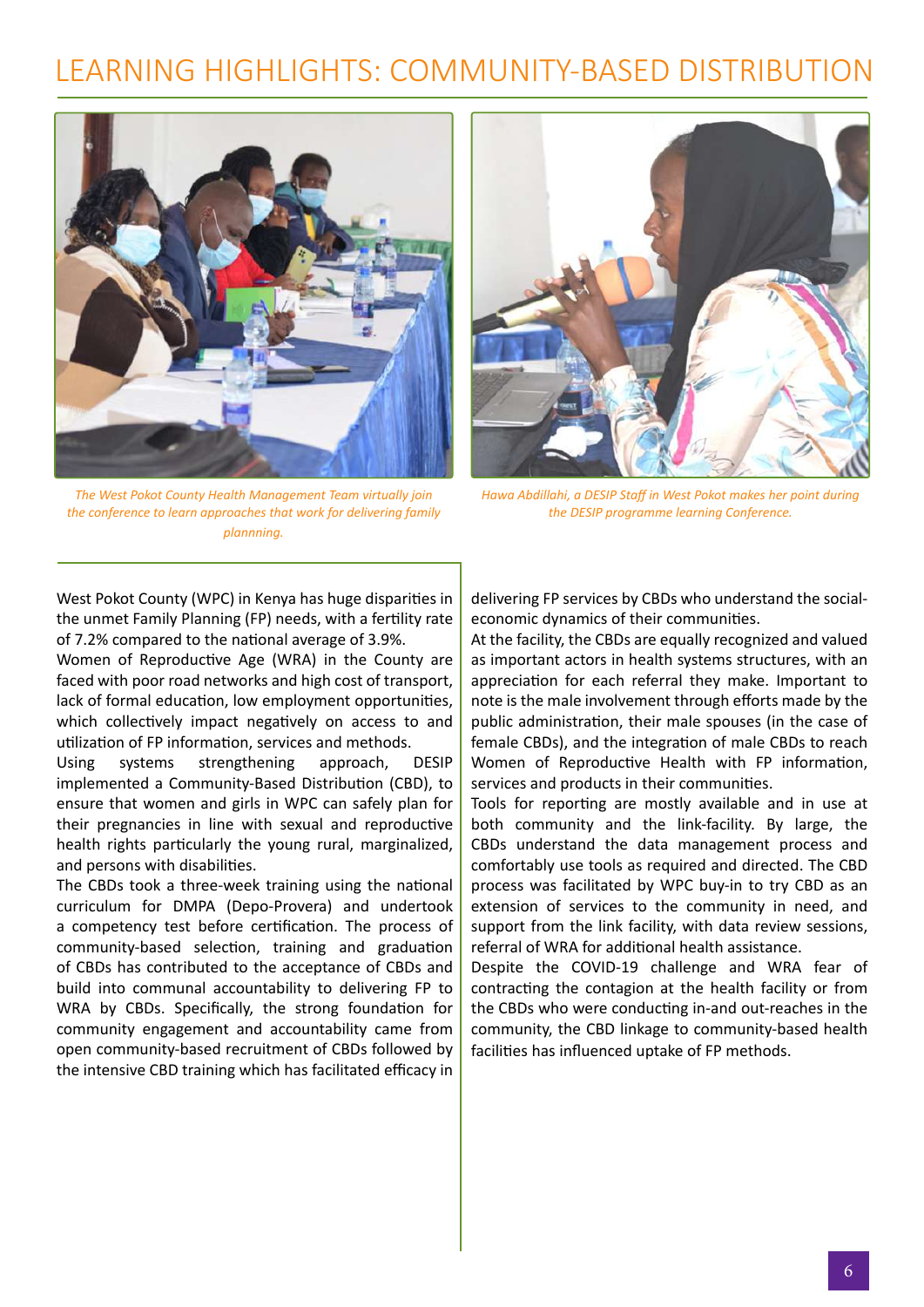### LEARNING HIGHLIGHTS: SPIRITUAL BASIS FOR FAMILY PLANNING

Despite Kenyans identifying with religion for guidance on decision making, misconceptions on Family Planning (FP) and Reproductive Health (RH) prevail in religious circles, representing barriers due to misinterpretations of scripture, as well as myths and misconceptions about family planning. DESIP hypothesizes that Faith Leaders (FLs) can either be barriers or motivators in the uptake of FP services, by navigating their followers through patriarchal decision-making, faith-motivated opposition, high poverty, illiteracy, myths and misconceptions which are demand-oriented barriers to FP & RH uptake.

To answer the learning question on 'what works for clarifying the scriptural basis for child spacing by faith leaders to improve the uptake of Family Planning services by clients in Isiolo, Migori and Homa Bay counties,' DESIP engaged FLs in a follow-up feedback forum, where intermediate outcomes were:

i. Engagement with religious Umbrellas enables the assembly and connection of interfaith across the counties, as it breaks the interfaith boundaries, creating collation bridges for teams engagement,

ii. Co-planning and coordinating outreaches at beaches and bars with MoH staff created new frontiers in reaching followers, while Faith Leaders communicate to their followers the Nurses provide services, talking about their families as role models in child spacing and uptake of FP, their adequate knowledge on FP, contraceptive and child spacing, and their continued training which builds their capacity to address myths and misconceptions on FP and child spacing, and

iii. Mass engagement via local radio stations in vernacular languages, with messages on importance of child spacing. Faith Leaders attribute success factors to improved knowledge and confidence on matters of family planning and healthy child spacing, in addition to good relationships and collaboration between DESIP, the Faith Leaders, County Health Management Teams and the health facility management.

Despite COVID-19 government prevention measures that disrupted the DESIP programme, FLs continued to reach their faithful in smaller groups with messages on Family Planning.

The intermediate outcomes are classified as easy to undertake, easily replicable, scalable, and the limited scale implemented by the Faith Leaders from the Migori and Isiolo Counties present evidence of an idea that can work. DESIP will facilitate an adaptive learning event where learnings will be consciously and collectively agreed upon for integration of the FLs initiatives to other DESIP counties.

![](_page_6_Picture_8.jpeg)

*Dr. Richard Erlebach, the FCDO Deputy Development Director addresses participants at the DESIP learning Conference.*

![](_page_6_Picture_10.jpeg)

*The Mombasa County Health Managment Team virtually join the DESIP programme learning conference.*

![](_page_6_Picture_12.jpeg)

*The Marsabit County Managment Team virtually join the DESIP programme learning Conference.*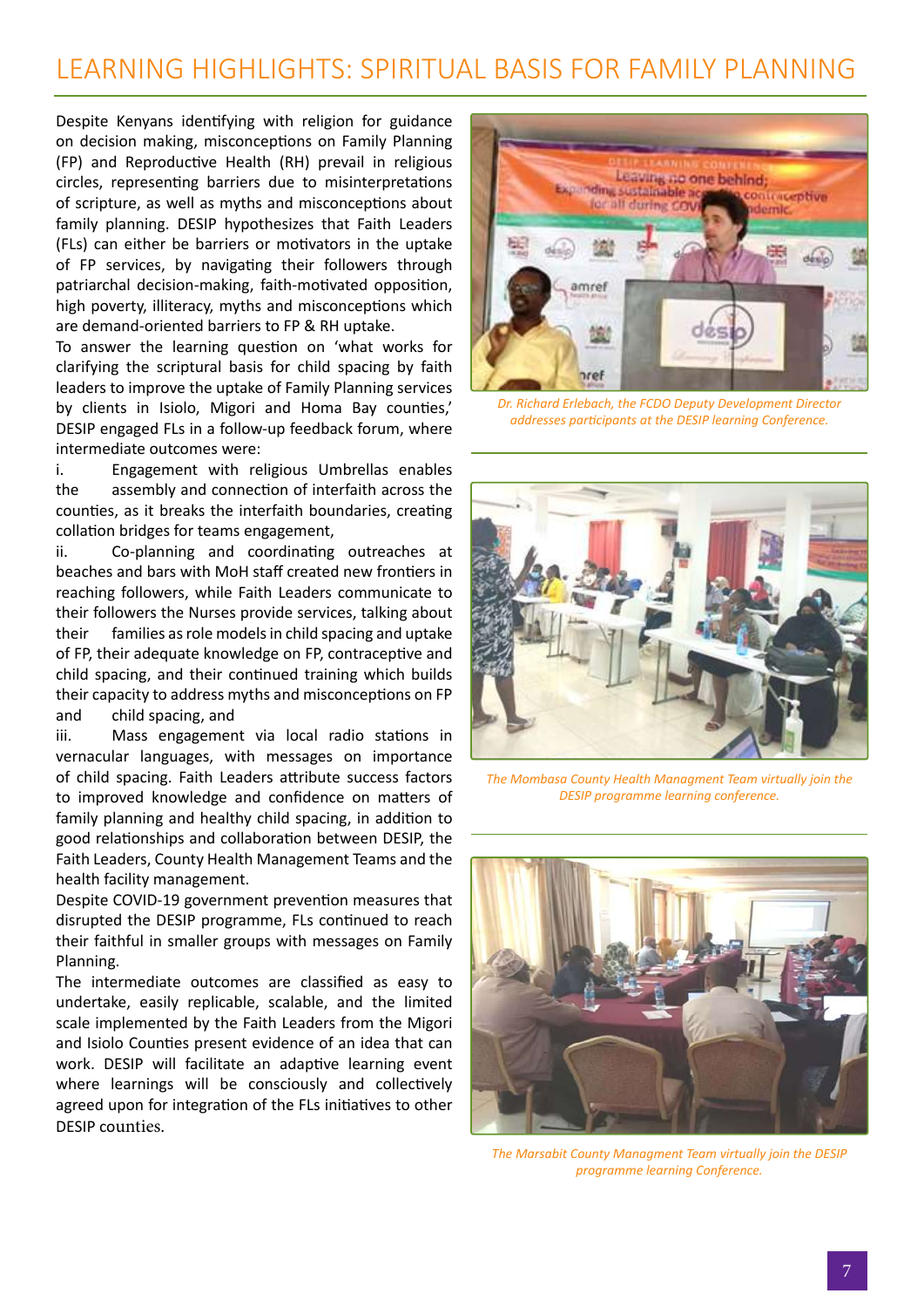#### LEARNING HIGHLIGHTS: MANYATTA MODEL

![](_page_7_Picture_1.jpeg)

Samburu County has a high Total Fertility Rate (TFR) of 6.3% and a Maternal Mortality Rate (MMR) of 472 deaths per 100,000 live births, high compared to the national rates of TFR 3.9% and MMR of 362/100,00 live births. The county has a low modern Contraceptive Prevalence Rate of 20% and the unmet need for contraceptives is estimated at 50%. Adolescent SRH data indicate a high teenage pregnancy level at 25.7%, the second highest in the country, with an early sexual debut median age of 15.7% for girls (KNBS and ICF International, 2015).

Samburu community is highly patriarchal with cultural practices affecting contraceptives status include beading of girls, female genital mutilation (FGM), and early marriages.

DESIP hypothesized that the Manyatta Model will contribute to increased uptake of FP services among the hard-to-reach communities of Samburu North sub-County by bringing together all practical social partners at the homestead and targeting them with a set of culturesensitive essential family planning interventions.

The model enlisted the participation of women, adolescents and youth, men and elders at the Manyatta in identifying barriers to FP services and developing homegrown solutions including strengthening linkage to service provision points and community-based referral system.

The model took a more structured planning and mobilization strategy dabbed Tag-Team approach, where a mixed gender of CHVs work as a team to enable them to reach the Manyattas and its members more effectively, moving away from random approaches that were timeconsuming and culturally less effective. Using a concerted effort, under the Manyatta Model, CHVs worked in Tag-Teams of three to four to target pre-mobilized Manyatta reaching 15 to 20 beneficiaries. At the Manyatta, the CHVs held general talks on healthcare with members of the manyatta, ahead of homogeneous group sessions with specific beneficiary groups, which are, women, teenagers, and elders.

![](_page_7_Figure_7.jpeg)

The Model targeted males (especially the elders) with accurate culture-sensitive health information and education leading to improved male participation in decision making regarding family planning and reproductive health. Elders began to demonstrate acceptance of the child spacing concept, and teenage mothers increased access to contraceptives and other reproductive health services, resulting in increased referrals (from 78 in 2019 July to 225 in 2021 July) and improved uptake of FP services (from 299 in 2019 July to 475 in 2021 July).

Despite the geographical vastness to be covered on foot by CHVs, the fear of contracting COVID-19, as well as perennial insecurity issues, DESIP proposed the adaption of Manyatta Model Tag-Teams, an approach which was made possible by engaging communities in designing their trajectory to better healthcare.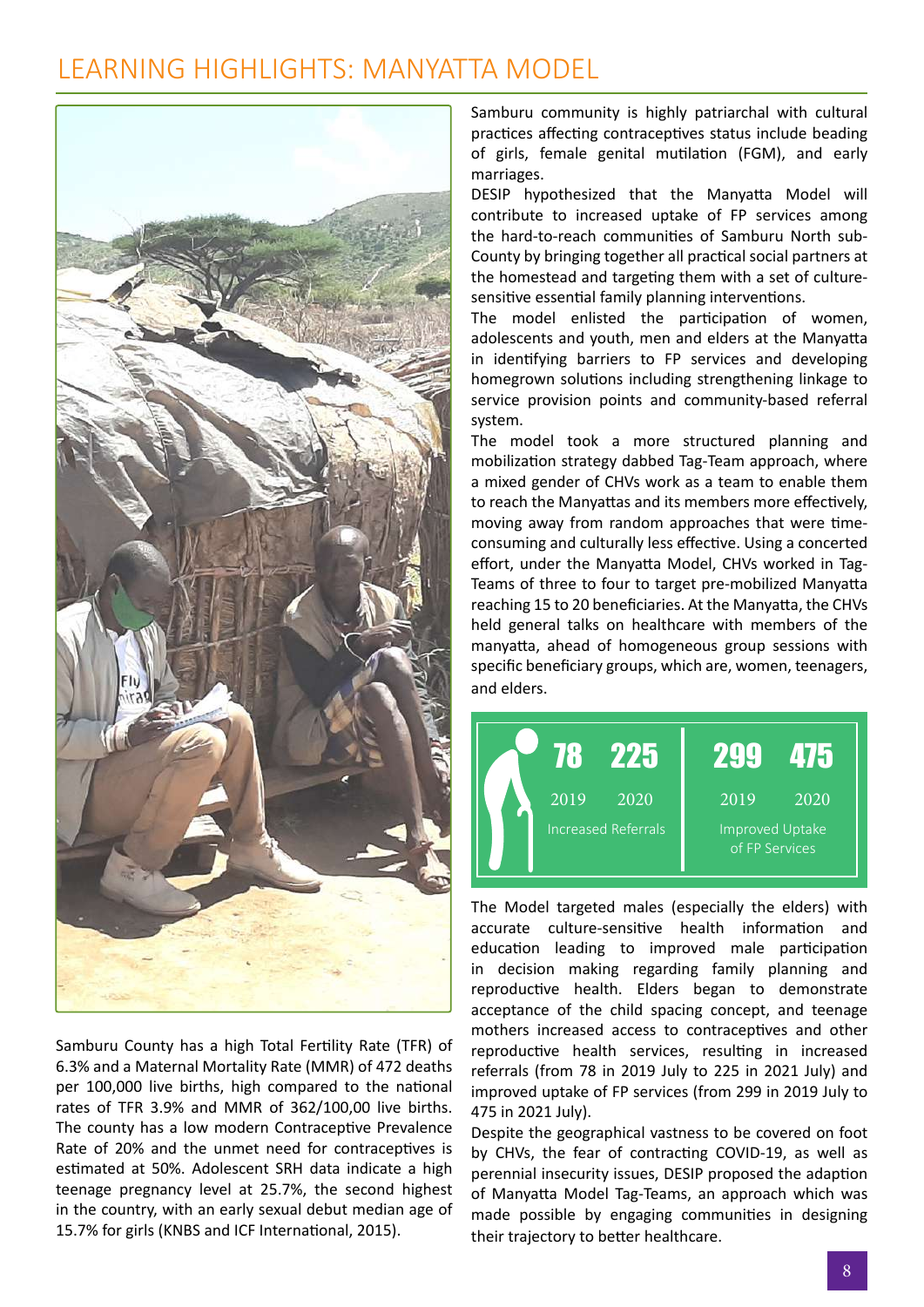#### LEARNING HIGHLIGHTS: STRUCTURE MENTORSHIP

![](_page_8_Picture_1.jpeg)

DESIP together with the Ministry of Health – Division of Reproductive and Maternal Health (DRMH) introduced a Structured On-Job-Training Mentorship approach in Narok County to address uneven delivery of family planning (FP) services associated with an insufficient number of trained personnel and high turnover of skilled staff able to provide consistent quality care and a full range of contraceptive options, including Long-Acting Reversible Contraceptive (LARC) methods.

To improve the overall quality of care, uptake, and utilization of LARC methods, healthcare workers in Narok County participated in a competency-based mentormentee program based on the National RMNCAH Mentorship Guideline that typically takes three-tosix months to complete. To assess the uptake and outcomes associated with the Structured On Job Training Mentorship approach, DESIP and the Narok County Health Management Teams, and in the presence of the National Evaluation Team, conducted an evaluation exercise which looked into mentees participation in the mentorship process.

Findings indicated skills gained with 212 implants inserted and 78 removed, and 39 IUCD inserted and 18 removed by 22 mentees over ten months. The assessment indicates both Mentors and Mentee honored the mentorship sessions, the majority (63.6%) had completed one to three mentorship sessions, and 36.4% completed between five to eight. Of the targeted ten sessions per mentee, only 8 out of 22 have managed 5+ sessions.

Management of Mentorship Sessions favored both Mentor and Mentee by factoring in availability, the

distance between facilities, and the time it takes to travel. Both Mentors and Mentees arranged for insertions and removes of FP methods during market days through booked-in clients, which assures high traffic of Women of Reproductive Age (WRA) in need of FP. The provision of equipment and conducting OJT on targeted high traffic days reached a number of WRA.

Also, the County and Sub-County health management teams allowed the rotation and switching of duty roster by Mentees to allow for mentorship schedules to be honored. Due to contracting COVID-19 at the health facilities, Women of Reproductive Age have kept away from mobilization exercises for the uptake of FP services, as HCWs have been relocated to man COVID-19 treatment centers.

Lessons learned include creating an enabling learning environment where both Mentors and Mentees do not feel intimidated or harassed and have opportunities to practice insertions and removals and ensuring ownership of the process by hospital and health teams management. DESIP recommends the adaptation idea by Narok County government in all Narok County-based health facilities after sensitization of the prerequisites and processes required.

DESIP further advice that the adoption process will require goodwill by both Mentors and Mentees to undertake the proposed changes, and there is need to avail enough essential equipment to offer LARC services, like, Examination Coach, IUD insertion Kits, Implants Removal sets and Autoclaves, arm models and Madam Zoe.